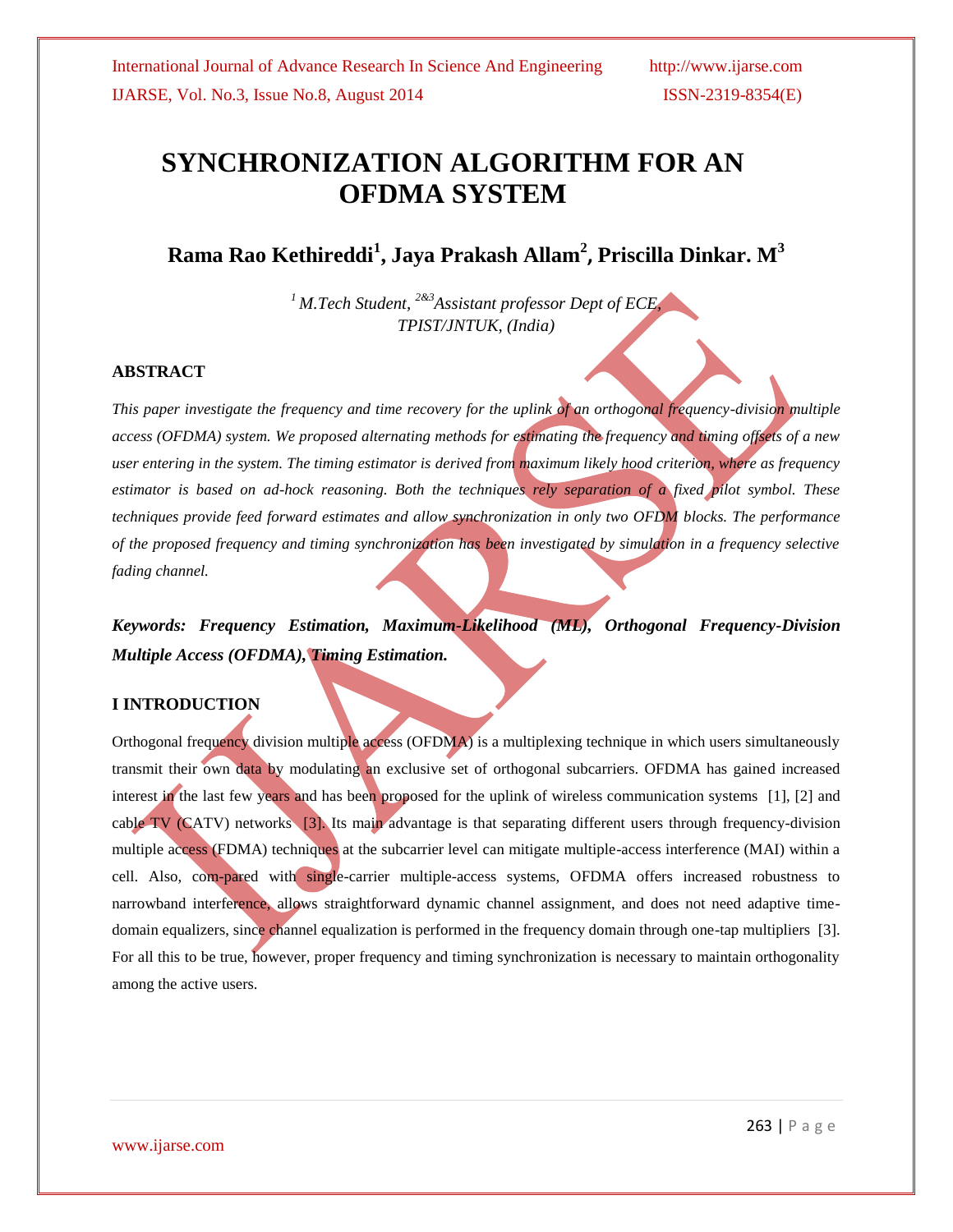#### **II. OFDMA UPLINK SYSTEM**

#### **2.1 System Description**

We consider the uplink of an OFDMA system employing N subcarriers and accommodating a maximum of K simultaneously active users. Each user transmits on a set of L=N/K assigned subcarriers. The block diagram of the transmitter for the  $k<sup>th</sup>$  user is shown in Figure.1.



## **Fig: 1** Block **diagram of the k th OFDMA transmitter.**

Extended with the insertion of N – L zeros to produce  $d_m^{(k)} = \left[ \frac{\partial f_n^{(k)}}{\partial x_i} \right]_{x_i}^{(k)}$  (i),  $\frac{\partial f_n^{(k)}}{\partial x_i} \left( 1 \right)$ ,  $\cdots$  and  $\frac{\partial f_n^{(k)}}{\partial x_i} \left( N - 1 \right) \right]^T$  and it is fed to an N-point inverse discrete Fourier transform (IDFT) unit. The components of  $d_m^{(k)}$  are defined as

$$
d_m^{(k)}(n) = \begin{cases} c_m^{(k)}(l), & if \ n = p^{(k)}(l) \\ 0 & otherwise \end{cases}
$$
 (1)

 $p^{(k)}(l)$  is theindex of the subcarrier modulated by  $c_{\infty}^{(k)}(l)$ . The function associating with l<sup>th</sup> component of  $c_m^{(k)}$  to  $p_m^{(k)}(l)$  is referred to as user specific frequency mapping .note that the indexes  $p^{(k)}(l)$  can be any integer

with in the interval (0,N-1), since we do not assume that the subcarriers of a given user are grouped together.  
\n
$$
b_m^{(k)}(n) = \frac{1}{\sqrt{N}} \sum_{l=0}^{L-1} \binom{k}{m} (l) e^{-j2\prod_{l} p_l p_l(k-l)} , 0 \le n \le N-1
$$
\n(2)

And are arranged in vector  $b_m^{(k)}$ . In order to eliminate any interfrequency between any adjacent OFDM symbols ,an N<sub>G</sub>-point prefix is appended to  $b_m^{(k)}$  such that  $b_m^{(k)}(l) = b_m^{(k)}(l+N)$  for  $-N$ <sub>G</sub> $\le l \le -1$ . the resulting vector drives a linear modulator with impulse response  $g(t)$  and signaling interval  $T_s = T/(N+N_G)$ , where T is the OFDM symbol duration. The transmitted signal reads

$$
S^{(k)}(t) = e^{-j2\pi f^{(k)}\tau} \sum_{m_1 = -\infty}^{\infty} \sum_{l=-N_G}^{N-1} b_m^{(k)}(l) \times g(t + \bar{\tau}^{(k)} - lT_S - mT) \tag{3}
$$

Where m counts OFDM blocks and l counts the time domain samples within a block. As discussed later in Section II-B, the parameters  $\bar{f}^{(k)}$  and  $\bar{\tau}^{(k)}$  serve to compensate for the Doppler shift and transmission delay incurred by  $S^{(k)}(t)$  in passing through the channel. The receiver at the BS is sketched in Figure.2.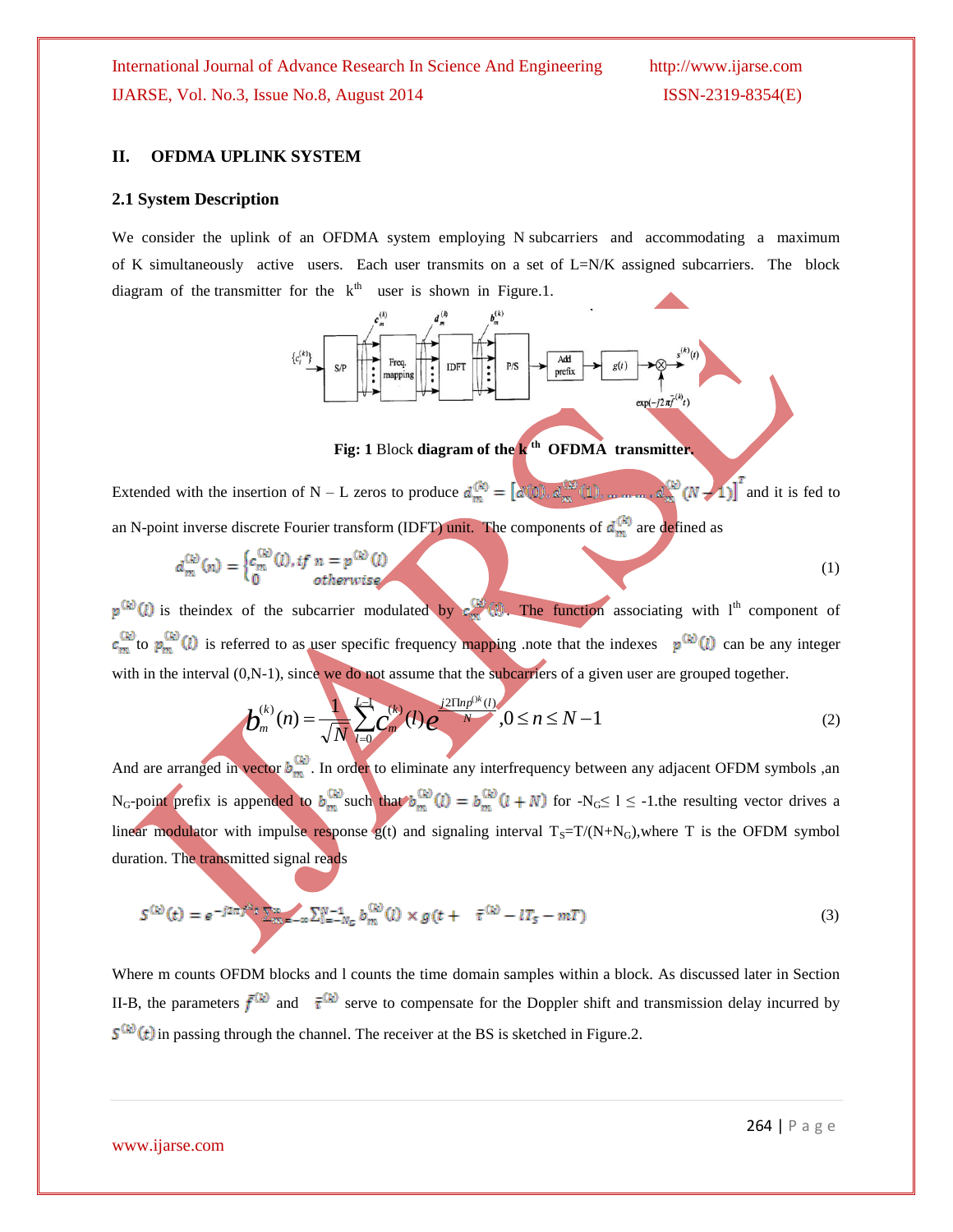

## **Figure.2 Block diagram of the k th OFDMA receiver.**

## **III. SIGNAL MODEL**

Denote  $x_m=[x(mN_T),x(mN_T+1),...x(mN_T+N-1)]^T$  the mth block of samples from the receiver filter (after elimination of the cyclic prefix) and assume that, for any user,  $h^{(k)}(n)$  has a finite support  $0 \le n \le P-1$ , with  $P \le N_G$ . Then, letting and  $h^{(k)} = [h^{(k)}(0), h^{(k)}(1), h^{(k)}(k-1)]^T$  collecting (2), (6), and (9) yields

$$
x_m = e^{j\frac{2\pi v^{(1)}mN_T}{N}} \Gamma(v^{(1)}) D_m\left(\sqrt{u^{(1)}}\right)h^{(1)} + \sum_{k=2}^K B_m^{(k)} h^{(k)} + w_m \tag{4}
$$

Where  $\Gamma(\nu^{(1)})$  is a diagonal matrix

$$
\boldsymbol{\Gamma}(v^{(1)}) = diag\left\{e^{j\frac{2\pi m N^2 k}{N}}, 0 \leq n \leq N-1\right\}
$$
\n
$$
(5)
$$

While  $B_m$ <sup>( $\mu$ ( $\mu$ <sup>(1)</sup>) are matrices with entries</sup>

$$
[B_m^{(k)}]_{n,l} = b_m^{(k)}(n-l) \quad 0 \le n \le N-1, 0 \le l \le P-1 \tag{6}
$$

And

$$
D_m\left(\mu^{(1)}\right) = \begin{cases} b_m^{(k)}\left(n - l - \mu^{(1)}\right), & -N_g + \mu^{(1)} \le n - l \le N - 1\\ b_{m-1}^{(k)}\left(n - l - \mu^{(1)} + N_T\right), -N_g \le n - l \le -N_g - 1 + \mu^{(1)} \end{cases}
$$

$$
(13)
$$

www.ijarse.com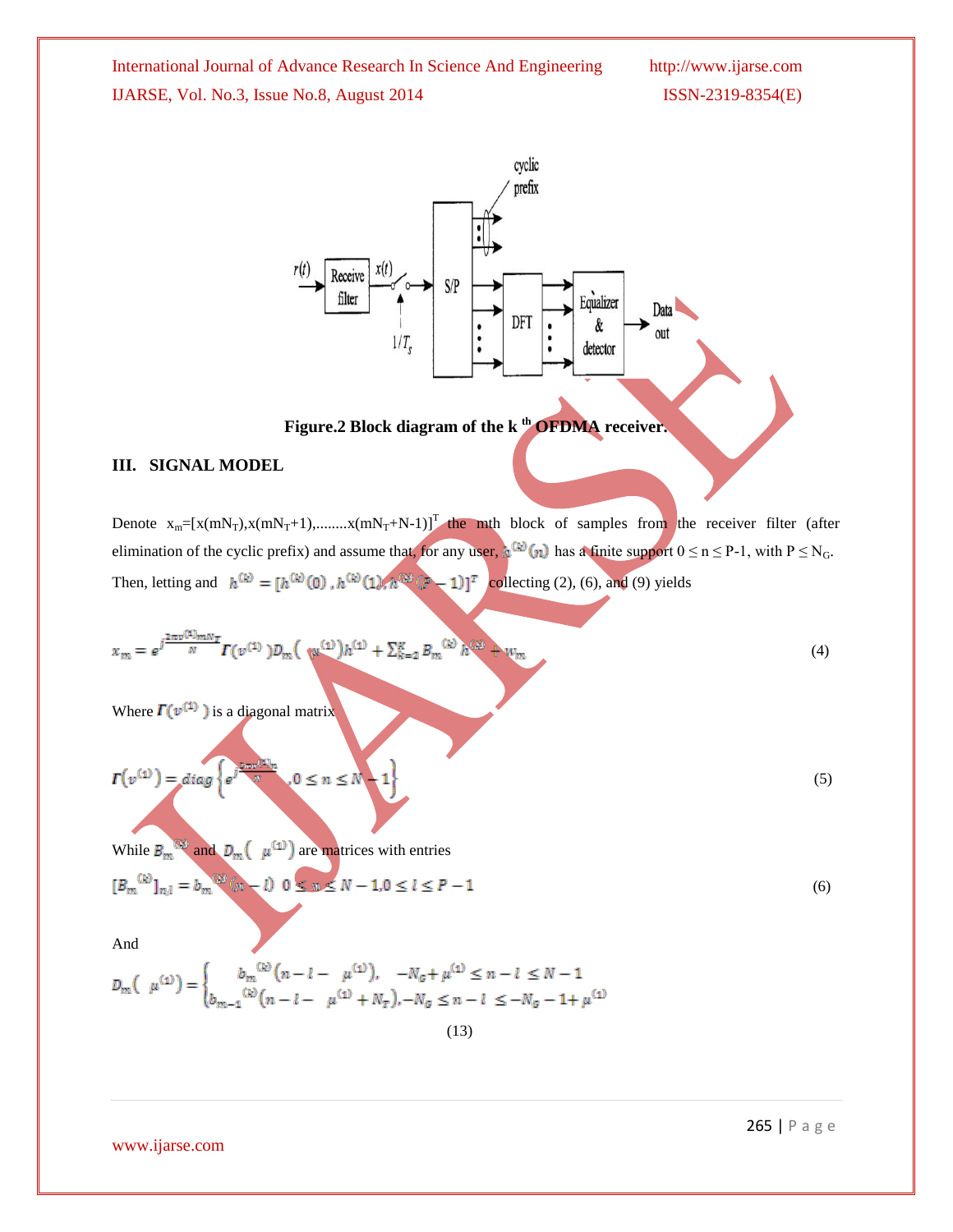Also,  $w_m=[w(mN_T), w(mN_T+1), \dots, w(mN_T+N-1)]$ <sup>T</sup> is a zero-mean Gaussian vector with covariance matrix  $\sigma^2 I_N$  (I<sub>N</sub> is the identity matrix of order N ). To separate the user of interest from the others, we compute the DFT of  $x_m$  and select those outputs that correspond to the subcarriers of user #1. This produces the L-dimensional vector

$$
Y_m^{(1)} = F^{(1)} x_m \tag{7}
$$

Where  $F^{(1)}$  is an L×N matrix with entries

$$
[F^{(1)}]_{l,n} = \frac{1}{\sqrt{N}} e^{-j\frac{2\pi np^{(1)}(l)}{N}} \qquad 0 \le n \le N - 1, 0 \le l \le L - 1
$$
 (8)

Then, substituting (10) into (14) and exploiting the identity  $F^{(1)}B_m^{(k)} = 0_L \times F$ , which holds for  $k=2,3,...$ . K ( $0_{L\times F}$  is an  $L \times P$  matrix with all-zero entries), yields

$$
V_m^{(1)} = e^{j\frac{2\pi v^{(1)}mN_T}{N}} F^{(1)} \Gamma(v^{(1)}) D_m \left(\mu^{(1)}\right) h^{(1)} + m \tag{9}
$$

Where  $\eta_m = F^{(1)} w_m$  is Gaussian with zero mean and covariance matrix  $\mathcal{L}_m = \sigma^2 I_1$ . This equation is a crucial step in our derivation. It says that  $Y_m^{(1)}$  exhibits no interuser interference. Clearly, this relies on the assumption that the already-present users are perfectly synchronized, i.e.,  $v^{(k)} = \mu^{(k)} = 0$  for k=2,3,.....K The effect of users' imperfect synchronization is addressed later by simulation. To perform frequency and timing estimation, the BS observes M vectors  ${Y_m}^{(1)}$ :  $1 \le m \le M$  in succession (M is a design parameter). The symbols transmitted by the user of interest are Assumed known at the receiver (data-aided operation). Also, for simplicity, we let  $b_m^{(1)} = b_{m-1}^{(1)}$  for  $1 \le m \le M$ , i.e., user #1 transmits M+1 identical and known OFDM blocks (pilot symbols). In these circumstances  $D_m(\mu^{(1)})$ , becomes independent of m. Then, dropping the superscript designating user #1 for simplicity, (16) reduces to

$$
N_m = e^{\int \frac{1}{N} \int F^{(1)} A(\nu, \mu) h + \eta_m, 1 \le m \le M} \tag{10}
$$

With.  $A(\psi, \mu) = F \Gamma(\nu) \mathbb{D}(\mu)$  Our task is to exploit vectors  $Y_m$  to estimate v and  $\mu$ . An ML approach is considered in the next section.

## **IV. SIMULATION RESULTS**

The performance of the proposed frequency and timing synchronizers has been investigated by computer simulation in a frequency-selective fading channel. The following assumptions have been made.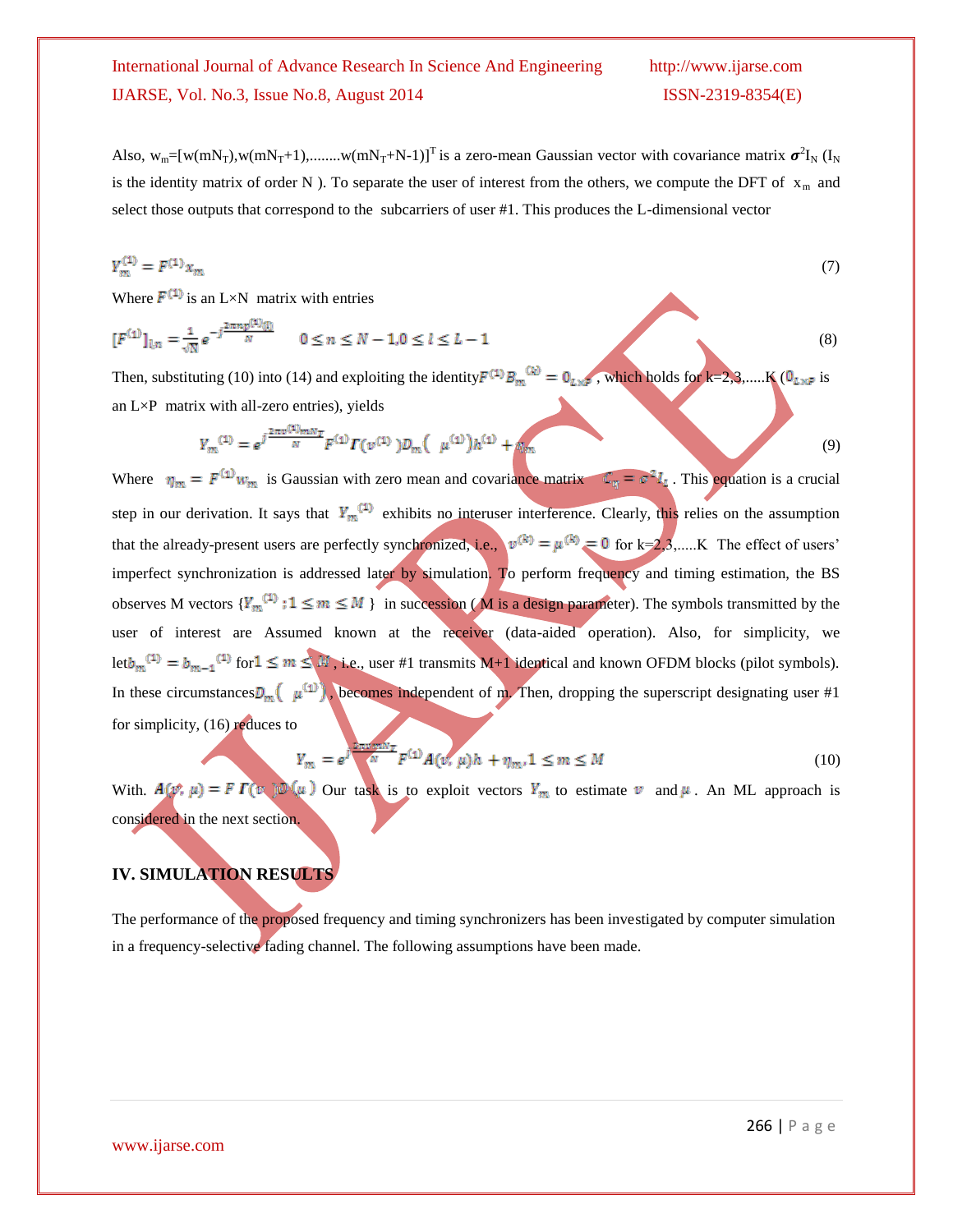average ISI power versus SNR MSE versus SNR with M=2,4  $10<sup>0</sup>$  $p=2$  $m=2.7$ etap=8 m=2,zeta=6 10-1 p=15  $10<sup>2</sup>$ m=4,zeta=4 p=16 m=4,zeta=6  $10<sup>2</sup>$ power average ISI power Harry March 1997  $10<sup>7</sup>$ 10 average ISI MSE  $10<sup>7</sup>$  $10<sup>7</sup>$  $10<sup>7</sup>$  $10<sup>3</sup>$  $10^{\degree}$  $10^{-6}$  L<br>0  $10^{17}$ 0 5 10 15 20 25 30 5 10 15 20 25 SNR , dB SNR,dB **Figure.3** MSE vs SNR for M=2, 4 Figure.4 Average ISI power vs SNR P(e) versus SNR performance loss due to users imperfect synchronization  $10<sup>0</sup>$  $10^{-3}$  $10<sup>-4</sup>$  $10<sup>7</sup>$  $10<sup>3</sup>$ P(e) RCFE for D=0 RCFE for D=20 RCTE for D=0 10-6 RCTE for D=20  $10<sup>2</sup>$  $\frac{1}{c}$ c2  $c<sub>1</sub>$  $\frac{c}{c}$ <br>c3  $10^{\degree}$ c3<br>c4  $10^{3}$   $\frac{1}{5}$  $10<sup>7</sup>$ 0 0.02 0.04 0.06 0.08 0.1 0.12 0.14 0.16 0.18 0.2 5 10 15 20 25 SNR

**Figure .5 Probability error vs SNR Figure .6 Performance loss due to imperfect synchronization**

www.ijarse.com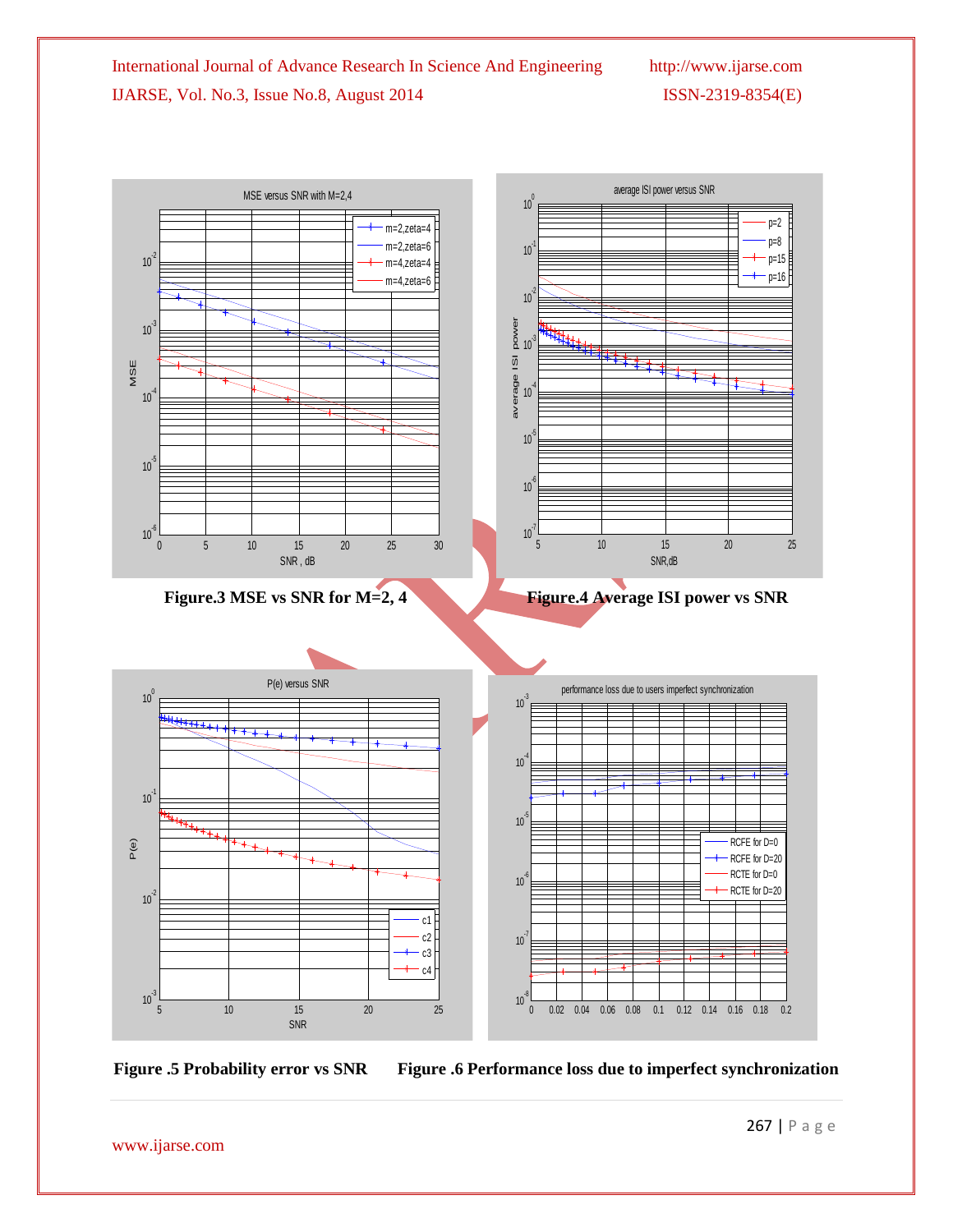



#### **4.1 System Parameters**

1) The total number of subcarriers is N=256.

2) Each user has L=32 subcarriers uniformly spaced at a distance  $1/LT<sub>S</sub>$  from each other.

3) The sampling interval is  $T_s = .5\mu s$ .

4) The number of observed OFDM blocks is either M=2 or M=4 .The parameter Q with RCFE is set to M/2 .

5) The channel responses  $h^k(n)$  have length P=15. Their components vary independently and are modeled as complex-valued Gaussian random variables with zero mean and an exponential power delay profile

 $E\{|h^k(\omega)\|^2\} = \sigma_h^2 \times \exp\left(\frac{\omega}{\epsilon}\right) \quad n=0, 1, ...$  14 (52)

A channel snapshot is generated at each simulation run and is kept constant over M observed blocks. The constant  $\sigma_h^2$  in (52) is chosen such that the signal energy of user #1 per received sample is normalized to unity, i.e.,  $E\{\|\mathcal{D}(\mu)h\|^2/N\} = 1$ . Correspondingly, the SNR equals  $\frac{1}{\sigma^2}$ , where  $\sigma^2$  is the variance of the Gaussian noise.

6) The cell radius is R $\neq 2$ km, so that the maximum propagation delay is 6.66µs. Recalling that T<sub>s</sub> =0.5µs, this makes the maximum of  $\mu$  equal to 26 and the search in (38) can be limited to .0≤  $\mu$  ≤ 26

7) Application of RCTE-USS would require a cyclic prefix of  $N<sub>G</sub> = 32$  samples. This is nearly twice the channel duration and may represent an excessive overhead for the system under investigation. For this reason, we have set N.  $_G = 16$  in the simulations.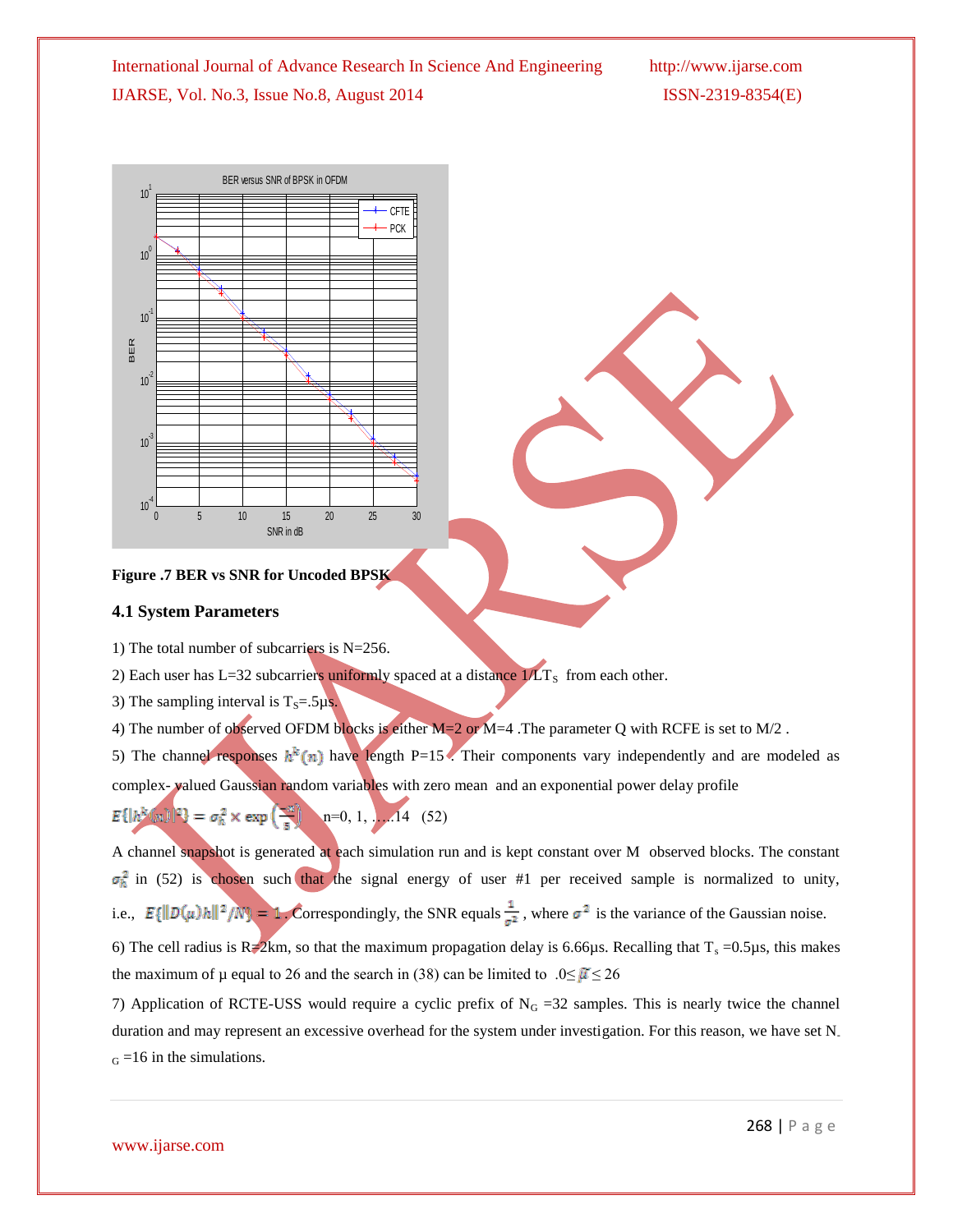8) The maximum frequency offset is  $v = 0.3$ . As shown in Section II-B, v is related to the system parameters by the following equation:

$$
z = \frac{2NT_s f_0 v}{c} \tag{11}
$$

Where  $f_0$  is the carrier frequency,  $v$  the mobile speed, and c is the speed of light. Assuming  $f_0=4GHz$ , it is seen that v=0.3 corresponds to a mobile speed greater than 300 km/h.

### **4.2 System Performance**

Figure .3 illustrates the mean-square error (MSE) of the frequency estimates provided by RCFE as a function of SNR. For  $\xi = 4.6$  and M=2, the loss with respect to the bound is approximately 2 dB, and reduces to 1 dB with M=4. Figure. 4, which shows the average ISI power versus SNR for  $P=2$ , 8, 15, 16. Note that doubling M increases the performance of RCTE by approximately 3.5 dB. The overall system performance has been computed in terms of uncoded bit-error rate (BER). Figure 5 illustrates  $P(\epsilon)$  as a function of SNR with M=2 with different covariance matrices. Figure 6 shows simulations illustrating the performance loss incurred by RCFE and RCTE in a scenario where the signals of the interfering users are not perfectly synchronized. In particular, frequency errors are modeled as random variables with uniform distribution over  $[-F, F]$ , whereas timing errors take integer values within  $[-D, D]$ with uniform probability. The SNR is 15 dB and the frequency and timing offsets of user #1 are v=0 and  $\mu$ =10. It is seen that both the MSE of the frequency estimates and the average ISI power increase with F and D . However, the loss with respect to the ideal case F=D=0 (perfect synchronization of the already-present users) is quite tolerable. Figure 7 illustrates the BER for a BPSK system employing the proposed frequency and timing estimators with  $v=0$ and M=2. The curve labeled "PCK" corresponds to perfect channel knowledge  $(\hat{h} = h)$  and reflects the degradations due to frequency and timing errors. Curve "CFTE" assumes channel, frequency, and timing estimates. Channel estimation is performed by replacing  $\hat{v}$  and  $\hat{\mu}$  with their estimates  $\hat{v}$  and  $\hat{\mu}$  in (4.19). Theoretical results with ideal synchronization are also indicated for reference. We see that the results with PCK and with ideal synchronization are very close, meaning that the performance loss due to frequency and timing errors is negligible. Imperfect channel estimation is seen to bring about a degradation of 1 dB.

## **V. CONCLUSIONS**

Synchronization algorithms have been proposed for frequency and timing recovery in the uplink of an OFDMA system. They exploit knowledge of pilot symbols and require a limited computational load. In contrast to other existing methods, they have a fast acquisition and can be used in applications where the subcarriers of different users are interleaved. Their performance has been investigated by theoretical analysis and computer simulations. It has been found that a receiver endowed with these algorithms has virtually the same performance as a perfectly synchronized system.